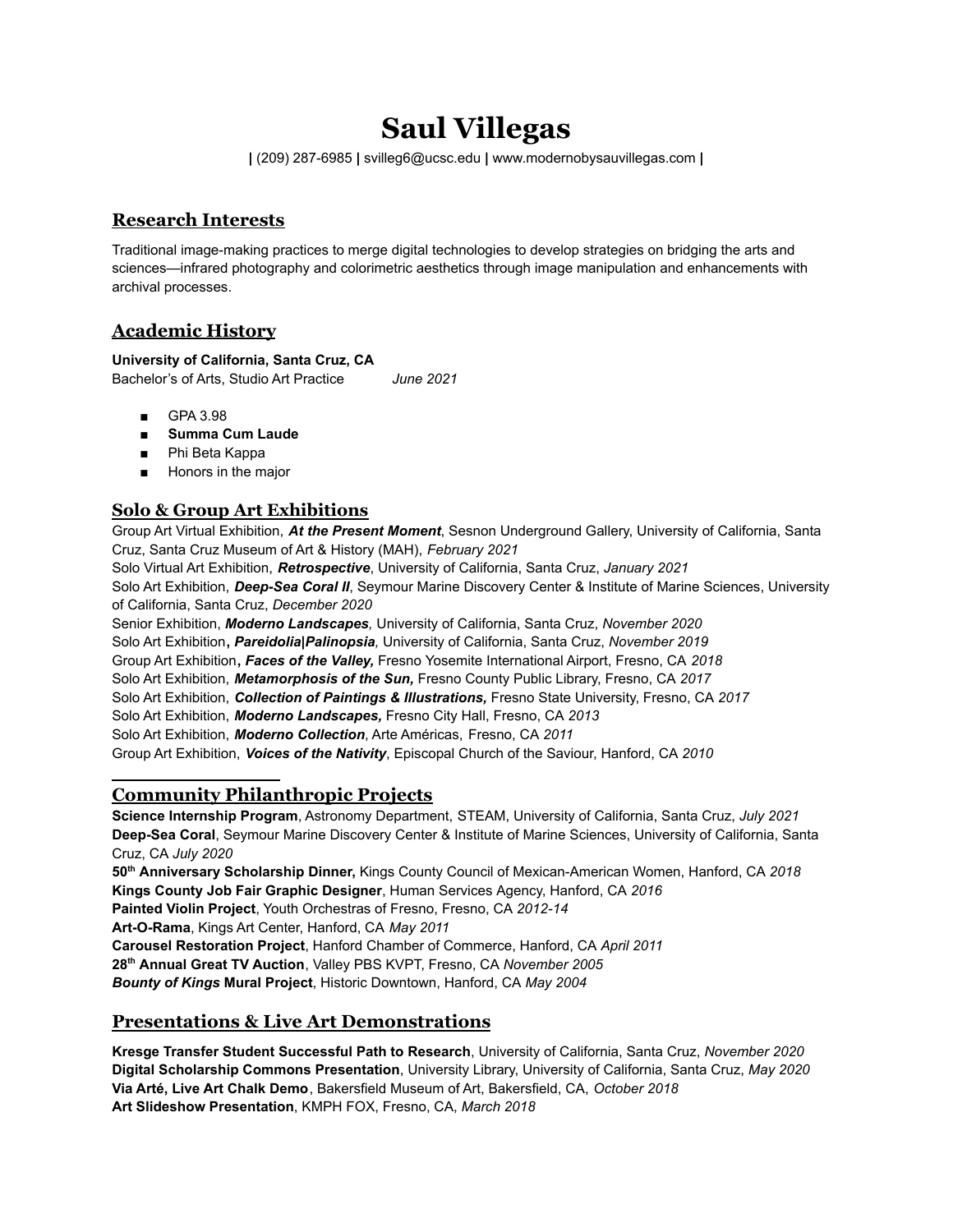**Live Art Painting Demo**, The Painted Table, Fresno, CA, *March 2018* **Live Art Ink Illustration Demo**, Arts Consortium, Visalia, CA, *May 2018* **Research/Collaboration Experience**

#### **Digital Image & Video creator** *Team Costa* **Hanford, CA**

Biodesign X Google Sprint 2021, Online/remote *October-November 2021*

Assisted a team of emerging artists and designers in creating 3D graphics, illustrations, video, and branding for a product development device for sustainable solutions for technology-based hardware using biology and biotechnology.

#### **E.A.R.T.H. Lab Assistant Santa Cruz, CA**

Digital Arts Research Center, University of California, Santa Cruz *April 2021 – present*

Web & Graphics designer for performance and art practice using archives with image editing software.

#### **Digital Scholarship Commons Fellow Santa Cruz, CA**

DSC University Library, University of California, Santa Cruz *February 2021 – June 2021*

Research editing programs for 3D image materials for publication at the Spring Symposium.

#### **Photo Editor & Designer Santa Cruz, CA**

OpenLab Collaborative Research Center, University of California, Santa Cruz *October 2020 – June 2021*

■ Design 3D objects with image materials for a public virtual Arts & Science exhibition.

#### **Porter Fellow Santa Cruz, CA**

University of California, Santa Cruz *September 2020 – June 2021*

■ Organize digital photograph archives of film festivals and artist exhibitions for website and artist documentation.

### **Assistant Curator Santa Cruz, CA**

Kenneth S. Norris Center for Natural History, University of California, Santa Cruz *July 2020 – June 2021*

Design promotional materials for a public and virtual Naturalists exhibition.

#### **Independent Study Santa Cruz, CA**

Institute of Marine Sciences, University of California, Santa Cruz *March 2020 – December 2020*

Design educational material promoting the Arts & Marine Sciences for a public and virtual exhibition using digital video and image archives.

### **Honors & Awards**

**Natural History Student Award Recipient,** University of California, Santa Cruz, *March 2021* **Irwin Scholar Award Recipient,** University of California, Santa Cruz, *February 2021* **Eduardo Carrillo Memorial Scholarship Award**, University of California, Santa Cruz, *February 2021* **Dean's Undergraduate Research Award**, University of California, Santa Cruz, *June 2020* **Dean's Honor List**, GPA 4.0, Winter '20, Spring '20, Fall '20, University of California, Santa Cruz **OpenLab Fellowship**, *What makes us Human An Art + Genomics Convergence,* University of California, Santa Cruz, *November 2020*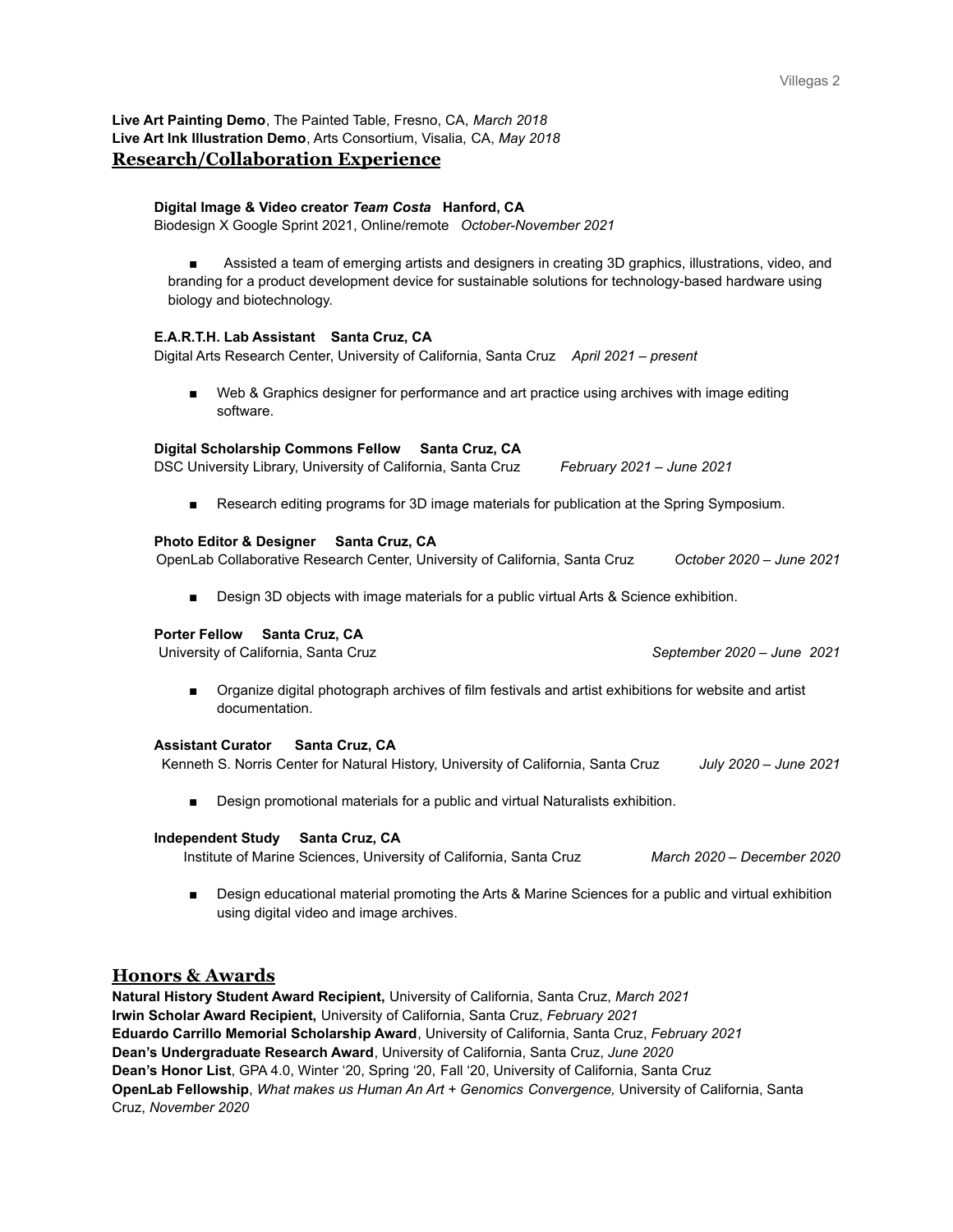**Irwin Project Award Recipient**, University of California, Santa Cruz, *November 2020* **Christopher Stephen Fisher Memorial Endowment Recipient**, University of California, Santa Cruz, *November 2020* **California Relief Fund for Artists & Cultural Practitioners Grant**, Center for Cultural Innovation, *September 2020*

**Porter Fellowship**, University of California, Santa Cruz, *August 2020* **District 14th Inaugural Recipient**, *Central Valley Dream Scholarship Program,* California State Senate, *July 2020* **Benjamin A. Gilman International Scholarship**, University of California, Santa Cruz, *July 2020* **UCEAP Promise Award**, University of California, Santa Cruz, *July 2020* **Nancy Paschal Field Study Scholarship**, University of California, Santa Cruz, *June 2020* **Irwin Project Award Recipient**, University of California, Santa Cruz, *November 2019* **Young Latino Americans in the Central Valley Award for** *Philanthropy,* Valley PBS, Fresno, CA, *September 2013* **Sabin Gray Award in Art**, College of the Sequoias, Visalia, CA, *April 2013* **Best Student in the field of Art**, Hanford West High School, Hanford, CA, *April 2002* **Art Scholarship**, California State Summer School for the Arts, CalArts, Valencia, CA, *June 1999*

# **Professional Experience**

| <b>Master Stylist</b> | Hanford-Capitola, CA    |
|-----------------------|-------------------------|
| Ulta Beauty           | June 2016– October 2020 |

Client consultation, haircutting, and advanced chemical coloring services.

| <b>Beauty Advisor/Designer</b> | <b>San Francisco, CA</b>    |
|--------------------------------|-----------------------------|
| Macy's Union Square            | February 2015 - August 2015 |

Professional hair & makeup artistry for special events. Promotional graphic designs for the Fragrance & Cosmetics Department.

### **Custom Art Framer Hanford, CA**

Artisans Custom Framing and Fine Art Gallery *November 2002 - May 2005*

■ Archives with digital and manual documentation, archival art framing methods, glass cutting, mat color and selection for art, and assembly of materials for frames used in galleries and museums.

# **Skills & Certifications**

- Strong attention to detail with DSLR Digital Cameras
- Proficient in Digital media using Adobe Creative Cloud
- 10+ years in Color Theory and Painting practices
- Capability to perform collaboration in interdisciplinary projects
- Cosmetologist Certification, *April 2006*

### **Commissions**

**Portrait Painting**, Commissioner *Jamie Lopez Arevalo*, Paso Robles, *July 2016* **Theatre Painting**, Commissioner, *The Painted Table,* Fresno, CA *September 2013* **Blind Justice Painting**, Commissioner, *Griswold LaSalle Cobb Dowd & Ginn LLP,* Hanford, CA *June 2008*

### **Publications**

Inquiry Magazine: Adaptable Academics, UC Santa Cruz Research Magazine, *November 2021* Persephone: The Harvard Undergraduate Classics Journal, Harvard University, *March* 2021